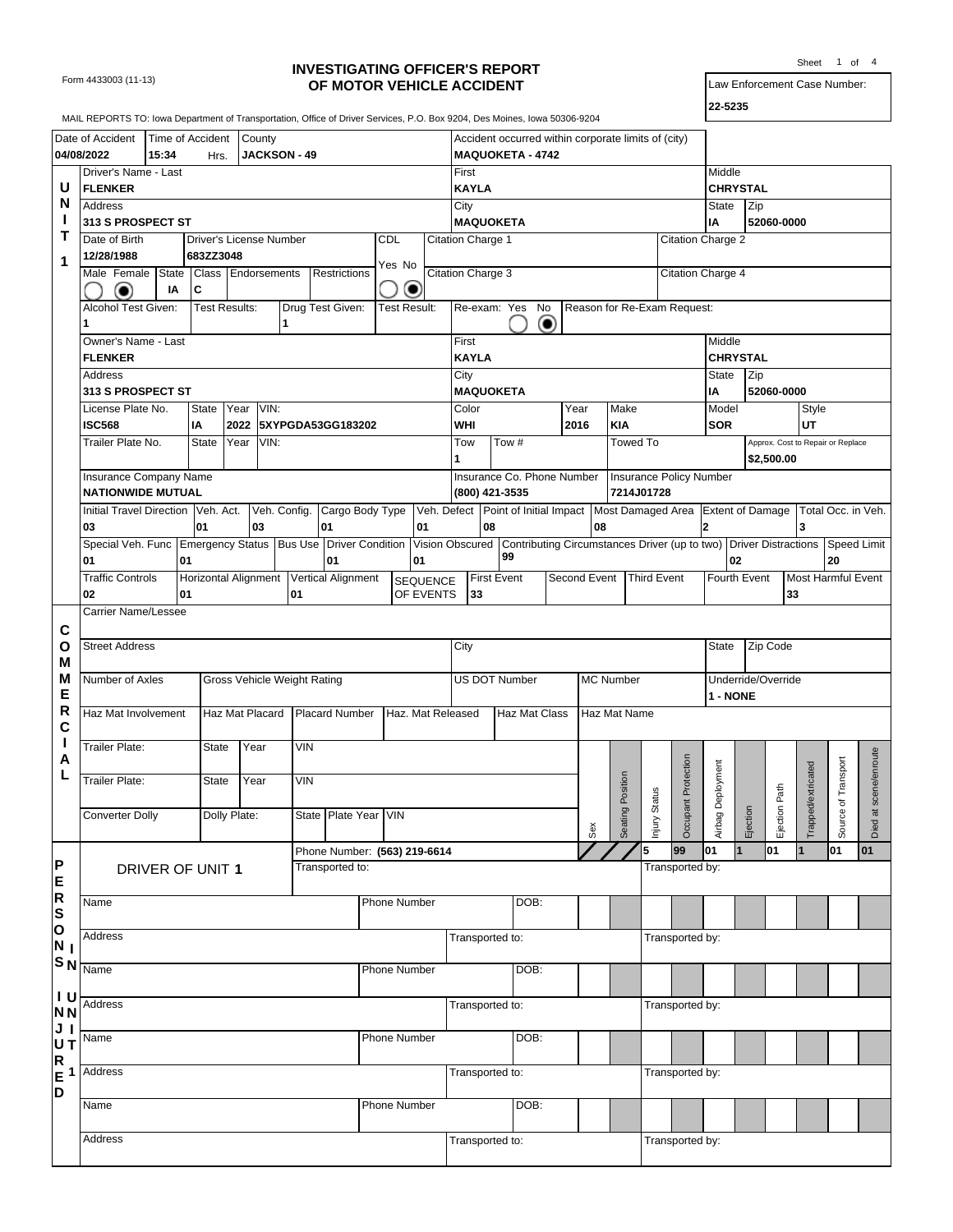Form 4433003 (11-13)

## **INVESTIGATING OFFICER'S REPORT OF MOTOR VEHICLE ACCIDENT**

Law Enforcement Case Number: Sheet 2 of 4

| I<br>×<br>۰. |
|--------------|
|--------------|

|                 | MAIL REPORTS TO: Iowa Department of Transportation, Office of Driver Services, P.O. Box 9204, Des Moines, Iowa 50306-9204 |       |                         |                      |                 |                             |                                                                                                                  |              |                              |                   |                    |                                                                                |           |              |                  |              |                                |                         |          |                   |                    |                                   |               |
|-----------------|---------------------------------------------------------------------------------------------------------------------------|-------|-------------------------|----------------------|-----------------|-----------------------------|------------------------------------------------------------------------------------------------------------------|--------------|------------------------------|-------------------|--------------------|--------------------------------------------------------------------------------|-----------|--------------|------------------|--------------|--------------------------------|-------------------------|----------|-------------------|--------------------|-----------------------------------|---------------|
|                 |                                                                                                                           |       |                         |                      |                 |                             |                                                                                                                  |              |                              |                   |                    |                                                                                |           |              |                  |              |                                |                         |          |                   |                    |                                   |               |
|                 | Date of Accident<br>04/08/2022                                                                                            | 15:34 | Time of Accident        |                      | County          | <b>JACKSON - 49</b>         |                                                                                                                  |              |                              |                   |                    | Accident occurred within corporate limits of (city)<br><b>MAQUOKETA - 4742</b> |           |              |                  |              |                                |                         |          |                   |                    |                                   |               |
|                 |                                                                                                                           |       | Hrs.                    |                      |                 |                             |                                                                                                                  |              |                              | First             |                    |                                                                                |           |              |                  |              |                                | Middle                  |          |                   |                    |                                   |               |
| U               | Driver's Name - Last                                                                                                      |       |                         |                      |                 |                             |                                                                                                                  |              |                              |                   |                    |                                                                                |           |              |                  |              |                                |                         |          |                   |                    |                                   |               |
| N               | <b>MWANYA</b>                                                                                                             |       |                         |                      |                 |                             |                                                                                                                  |              |                              |                   | <b>DEZUMA</b>      |                                                                                |           |              |                  |              |                                | <b>WALKER, DOPAZ</b>    |          |                   |                    |                                   |               |
|                 | Address                                                                                                                   |       |                         |                      |                 |                             |                                                                                                                  |              |                              | City              |                    |                                                                                |           |              |                  |              |                                | State                   | Zip      |                   |                    |                                   |               |
| Т               | 2607 WESTWOOD DR NW                                                                                                       |       |                         |                      |                 |                             |                                                                                                                  |              |                              |                   |                    | <b>CEDAR RAPIDS</b>                                                            |           |              |                  |              |                                | IA                      |          | 52405-0000        |                    |                                   |               |
|                 | Date of Birth                                                                                                             |       | Driver's License Number |                      |                 |                             |                                                                                                                  | <b>CDL</b>   |                              | Citation Charge 1 |                    |                                                                                |           |              |                  |              | Citation Charge 2              |                         |          |                   |                    |                                   |               |
| $\mathbf{2}$    | 01/25/1991                                                                                                                |       | 449AS6540               |                      |                 |                             |                                                                                                                  | Yes No       |                              |                   |                    |                                                                                |           |              |                  |              |                                |                         |          |                   |                    |                                   |               |
|                 | Male Female State                                                                                                         |       | Class                   |                      | Endorsements    |                             | Restrictions                                                                                                     |              |                              | Citation Charge 3 |                    |                                                                                |           |              |                  |              | Citation Charge 4              |                         |          |                   |                    |                                   |               |
|                 |                                                                                                                           | IA    | D                       | 2                    |                 |                             |                                                                                                                  |              | ◉                            |                   |                    |                                                                                |           |              |                  |              |                                |                         |          |                   |                    |                                   |               |
|                 | Alcohol Test Given:                                                                                                       |       |                         | <b>Test Results:</b> |                 |                             | Drug Test Given:                                                                                                 | Test Result: |                              |                   |                    | Re-exam: Yes No                                                                |           |              |                  |              | Reason for Re-Exam Request:    |                         |          |                   |                    |                                   |               |
|                 |                                                                                                                           |       |                         |                      |                 | 1                           |                                                                                                                  |              |                              |                   |                    |                                                                                | $\bullet$ |              |                  |              |                                |                         |          |                   |                    |                                   |               |
|                 | Owner's Name - Last                                                                                                       |       |                         |                      |                 |                             |                                                                                                                  |              |                              | First             |                    |                                                                                |           |              |                  |              |                                | Middle                  |          |                   |                    |                                   |               |
|                 | <b>PENSKE RENTAL AGREEMENT # 754352</b>                                                                                   |       |                         |                      |                 |                             |                                                                                                                  |              |                              |                   |                    |                                                                                |           |              |                  |              |                                |                         |          |                   |                    |                                   |               |
|                 | Address                                                                                                                   |       |                         |                      |                 |                             |                                                                                                                  |              |                              | City              |                    |                                                                                |           |              |                  |              |                                | <b>State</b>            | Zip      |                   |                    |                                   |               |
|                 | 4101 NE 14TH                                                                                                              |       |                         |                      |                 |                             |                                                                                                                  |              |                              |                   | <b>DES MOINES</b>  |                                                                                |           |              |                  |              |                                | IA                      | 50313    |                   |                    |                                   |               |
|                 | License Plate No.                                                                                                         |       | State                   | Year                 | VIN:            |                             |                                                                                                                  |              |                              | Color             |                    |                                                                                |           | Year         |                  | Make         |                                | Model                   |          |                   | Style              |                                   |               |
|                 | 2729328                                                                                                                   |       | IN                      | 2023                 |                 |                             | 1HTMMMML7KH581165                                                                                                |              |                              | YEL               |                    |                                                                                |           | 2019         |                  | <b>INTL</b>  |                                | <b>BOX TRUCK</b>        |          |                   | <b>BOX</b>         |                                   |               |
|                 | Trailer Plate No.                                                                                                         |       | State                   | Year                 | VIN:            |                             |                                                                                                                  |              |                              | Tow               |                    | $\overline{T}$ ow #                                                            |           |              |                  | Towed To     |                                |                         |          |                   |                    | Approx. Cost to Repair or Replace |               |
|                 |                                                                                                                           |       |                         |                      |                 |                             |                                                                                                                  |              |                              | 1                 |                    |                                                                                |           |              |                  |              |                                |                         |          | \$100.00          |                    |                                   |               |
|                 | Insurance Company Name                                                                                                    |       |                         |                      |                 |                             |                                                                                                                  |              |                              |                   |                    | Insurance Co. Phone Number                                                     |           |              |                  | TNA682710002 | <b>Insurance Policy Number</b> |                         |          |                   |                    |                                   |               |
|                 | <b>VANLINER INSURANCE COMPANY</b>                                                                                         |       |                         |                      |                 |                             |                                                                                                                  |              |                              |                   |                    |                                                                                |           |              |                  |              |                                |                         |          |                   |                    |                                   |               |
|                 | Initial Travel Direction Veh. Act.                                                                                        |       | 01                      |                      | 07              | Veh. Config.                | Cargo Body Type Veh. Defect Point of Initial Impact Most Damaged Area Extent of Damage Total Occ. in Veh.        |              | 01                           |                   | 02                 |                                                                                |           |              |                  |              |                                |                         |          |                   |                    |                                   |               |
|                 | 03                                                                                                                        |       |                         |                      |                 |                             | 02                                                                                                               |              |                              |                   |                    |                                                                                |           |              | 02               |              |                                | $\overline{\mathbf{2}}$ |          |                   | $\mathbf{2}$       |                                   |               |
|                 | Special Veh. Func Emergency Status<br>01                                                                                  |       | 01                      |                      |                 |                             | Bus Use Driver Condition Vision Obscured Contributing Circumstances Driver (up to two) Driver Distractions<br>01 |              | 01                           |                   |                    | 99                                                                             |           |              |                  |              |                                | 02                      |          |                   |                    | <b>Speed Limit</b><br>20          |               |
|                 | <b>Traffic Controls</b>                                                                                                   |       |                         |                      |                 |                             |                                                                                                                  |              |                              |                   | <b>First Event</b> |                                                                                |           | Second Event |                  |              | <b>Third Event</b>             | Fourth Event            |          |                   |                    | Most Harmful Event                |               |
|                 | 02                                                                                                                        |       | 01                      |                      |                 | 01                          | Horizontal Alignment Vertical Alignment                                                                          |              | <b>SEQUENCE</b><br>OF EVENTS |                   | 33                 |                                                                                |           |              |                  |              |                                |                         |          | 33                |                    |                                   |               |
|                 | Carrier Name/Lessee                                                                                                       |       |                         |                      |                 |                             |                                                                                                                  |              |                              |                   |                    |                                                                                |           |              |                  |              |                                |                         |          |                   |                    |                                   |               |
|                 |                                                                                                                           |       |                         |                      |                 |                             |                                                                                                                  |              |                              |                   |                    |                                                                                |           |              |                  |              |                                |                         |          |                   |                    |                                   |               |
| C<br>O          | <b>Street Address</b>                                                                                                     |       |                         |                      |                 |                             |                                                                                                                  |              |                              | City              |                    |                                                                                |           |              |                  |              |                                | State                   |          | Zip Code          |                    |                                   |               |
| M               |                                                                                                                           |       |                         |                      |                 |                             |                                                                                                                  |              |                              |                   |                    |                                                                                |           |              |                  |              |                                |                         |          |                   |                    |                                   |               |
| M               | Number of Axles                                                                                                           |       |                         |                      |                 | Gross Vehicle Weight Rating |                                                                                                                  |              |                              |                   |                    | US DOT Number                                                                  |           |              | <b>MC Number</b> |              |                                | Underride/Override      |          |                   |                    |                                   |               |
| Е               |                                                                                                                           |       |                         |                      |                 |                             |                                                                                                                  |              |                              |                   |                    |                                                                                |           |              |                  |              |                                | 1 - NONE                |          |                   |                    |                                   |               |
| R               | Haz Mat Involvement                                                                                                       |       |                         |                      | Haz Mat Placard |                             | Placard Number                                                                                                   |              | Haz. Mat Released            |                   |                    | Haz Mat Class                                                                  |           |              |                  | Haz Mat Name |                                |                         |          |                   |                    |                                   |               |
| $\mathbf c$     |                                                                                                                           |       |                         |                      |                 |                             |                                                                                                                  |              |                              |                   |                    |                                                                                |           |              |                  |              |                                |                         |          |                   |                    |                                   |               |
| ı               | <b>Trailer Plate:</b>                                                                                                     |       | <b>State</b>            |                      | Year            | <b>VIN</b>                  |                                                                                                                  |              |                              |                   |                    |                                                                                |           |              |                  |              |                                |                         |          |                   |                    |                                   |               |
| A               |                                                                                                                           |       |                         |                      |                 |                             |                                                                                                                  |              |                              |                   |                    |                                                                                |           |              |                  |              |                                |                         |          |                   |                    |                                   |               |
| L               | Trailer Plate:                                                                                                            |       | <b>State</b>            |                      | Year            | <b>VIN</b>                  |                                                                                                                  |              |                              |                   |                    |                                                                                |           |              |                  |              | Occupant Protection            | Deployment              |          |                   | Trapped/extricated | of Transport                      | scene/enroute |
|                 |                                                                                                                           |       |                         |                      |                 |                             |                                                                                                                  |              |                              |                   |                    |                                                                                |           |              |                  | Position     | Injury Status                  |                         |          | Path              |                    |                                   |               |
|                 | <b>Converter Dolly</b>                                                                                                    |       |                         | Dolly Plate:         |                 |                             | State   Plate Year   VIN                                                                                         |              |                              |                   |                    |                                                                                |           |              |                  | Seating      |                                |                         | Ejection | Ejection <b>F</b> |                    | Source                            |               |
|                 |                                                                                                                           |       |                         |                      |                 |                             |                                                                                                                  |              |                              |                   |                    |                                                                                |           |              | Sex              |              |                                | Airbag                  |          |                   |                    |                                   | Died at       |
|                 |                                                                                                                           |       |                         |                      |                 |                             | Phone Number: (774) 386-7398                                                                                     |              |                              |                   |                    |                                                                                |           |              |                  | 5            | 99                             | 101<br>$\mathbf{1}$     |          | 01                | $\mathbf{1}$       | 01                                | 01            |
| P               |                                                                                                                           |       | DRIVER OF UNIT 2        |                      |                 |                             | Transported to:                                                                                                  |              |                              |                   |                    |                                                                                |           |              |                  |              | Transported by:                |                         |          |                   |                    |                                   |               |
| E               |                                                                                                                           |       |                         |                      |                 |                             |                                                                                                                  |              |                              |                   |                    |                                                                                |           |              |                  |              |                                |                         |          |                   |                    |                                   |               |
| R               | Name                                                                                                                      |       |                         |                      |                 |                             |                                                                                                                  | Phone Number |                              |                   |                    | DOB:                                                                           |           |              |                  |              |                                |                         |          |                   |                    |                                   |               |
| S               |                                                                                                                           |       |                         |                      |                 |                             |                                                                                                                  |              |                              |                   |                    |                                                                                |           |              |                  |              |                                |                         |          |                   |                    |                                   |               |
| O               | Address                                                                                                                   |       |                         |                      |                 |                             |                                                                                                                  |              |                              |                   | Transported to:    |                                                                                |           |              |                  |              | Transported by:                |                         |          |                   |                    |                                   |               |
| N <sub>1</sub>  |                                                                                                                           |       |                         |                      |                 |                             |                                                                                                                  |              |                              |                   |                    |                                                                                |           |              |                  |              |                                |                         |          |                   |                    |                                   |               |
| S <sub>N</sub>  | Name                                                                                                                      |       |                         |                      |                 |                             |                                                                                                                  | Phone Number |                              |                   |                    | DOB:                                                                           |           |              |                  |              |                                |                         |          |                   |                    |                                   |               |
| $I$ U           |                                                                                                                           |       |                         |                      |                 |                             |                                                                                                                  |              |                              |                   |                    |                                                                                |           |              |                  |              |                                |                         |          |                   |                    |                                   |               |
| N <sub>N</sub>  | Address                                                                                                                   |       |                         |                      |                 |                             |                                                                                                                  |              |                              | Transported to:   |                    |                                                                                |           |              |                  |              | Transported by:                |                         |          |                   |                    |                                   |               |
| JI              |                                                                                                                           |       |                         |                      |                 |                             |                                                                                                                  |              |                              |                   |                    |                                                                                |           |              |                  |              |                                |                         |          |                   |                    |                                   |               |
| UT              | Name                                                                                                                      |       |                         |                      |                 |                             |                                                                                                                  | Phone Number |                              |                   |                    | DOB:                                                                           |           |              |                  |              |                                |                         |          |                   |                    |                                   |               |
| $\frac{R}{E}$ 2 |                                                                                                                           |       |                         |                      |                 |                             |                                                                                                                  |              |                              |                   |                    |                                                                                |           |              |                  |              |                                |                         |          |                   |                    |                                   |               |
|                 | Address                                                                                                                   |       |                         |                      |                 |                             |                                                                                                                  |              |                              |                   | Transported to:    |                                                                                |           |              |                  |              | Transported by:                |                         |          |                   |                    |                                   |               |
| D               |                                                                                                                           |       |                         |                      |                 |                             |                                                                                                                  |              |                              |                   |                    | DOB:                                                                           |           |              |                  |              |                                |                         |          |                   |                    |                                   |               |
|                 | Name                                                                                                                      |       |                         |                      |                 |                             |                                                                                                                  | Phone Number |                              |                   |                    |                                                                                |           |              |                  |              |                                |                         |          |                   |                    |                                   |               |
|                 | Address                                                                                                                   |       |                         |                      |                 |                             |                                                                                                                  |              |                              | Transported to:   |                    |                                                                                |           |              |                  |              | Transported by:                |                         |          |                   |                    |                                   |               |
|                 |                                                                                                                           |       |                         |                      |                 |                             |                                                                                                                  |              |                              |                   |                    |                                                                                |           |              |                  |              |                                |                         |          |                   |                    |                                   |               |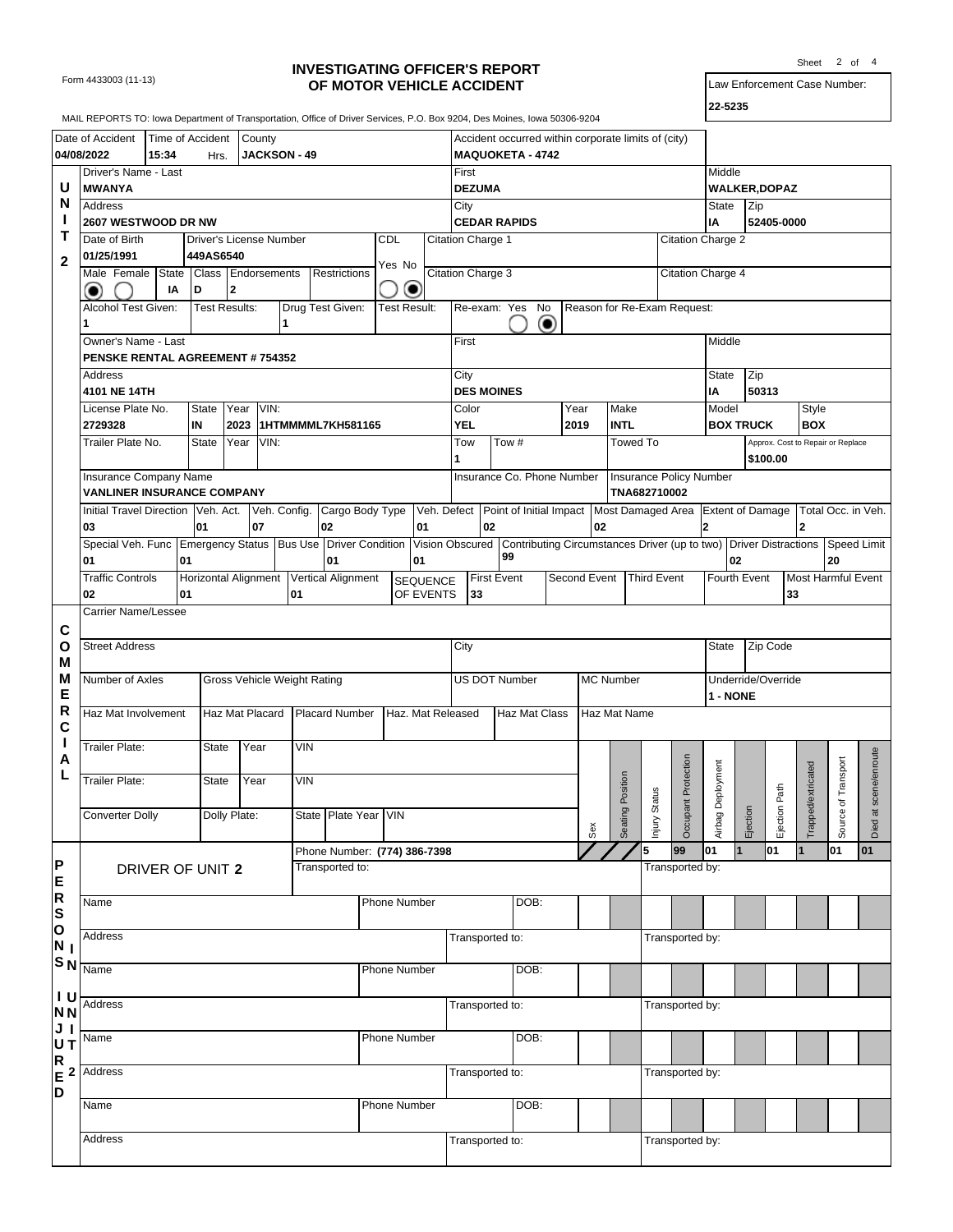| Form 4433003 (11-13) |
|----------------------|
|----------------------|

## **INVESTIGATING OFFICER'S REPORT**

| Sheet | 3 | of | 4 |
|-------|---|----|---|
|       |   |    |   |

|                       |                                                                                                                                                                                                                                                                                  |                |                             |                                                         |                              |                   | OF MOTOR VEHICLE ACCIDENT                       |         |                                                     |                        |                                               |          |                    |               |                   |                                                                  |                         | Law Enforcement Case Number:                                  |                  |                            |                     |                       |
|-----------------------|----------------------------------------------------------------------------------------------------------------------------------------------------------------------------------------------------------------------------------------------------------------------------------|----------------|-----------------------------|---------------------------------------------------------|------------------------------|-------------------|-------------------------------------------------|---------|-----------------------------------------------------|------------------------|-----------------------------------------------|----------|--------------------|---------------|-------------------|------------------------------------------------------------------|-------------------------|---------------------------------------------------------------|------------------|----------------------------|---------------------|-----------------------|
|                       | MAIL REPORTS TO: lowa Department of Transportation, Office of Driver Services, P.O. Box 9204, Des Moines, Iowa 50306-9204<br>Date of Accident                                                                                                                                    |                | Time of Accident            | County                                                  |                              |                   |                                                 |         | Accident occurred within corporate limits of (city) |                        |                                               |          |                    |               |                   | 22-5235                                                          |                         |                                                               |                  | Private                    |                     |                       |
| L                     | 04/08/2022                                                                                                                                                                                                                                                                       | 15:34          | Hrs.                        | <b>JACKSON - 49</b>                                     |                              |                   |                                                 |         | <b>MAQUOKETA - 4742</b>                             |                        |                                               |          |                    |               |                   | Legal<br>Intervention?                                           |                         |                                                               |                  | Property?                  |                     |                       |
| Ο                     | <b>Literal Description</b>                                                                                                                                                                                                                                                       |                |                             |                                                         |                              |                   |                                                 |         |                                                     |                        |                                               |          |                    |               |                   | County:                                                          |                         |                                                               |                  | Route:                     |                     |                       |
| C<br>A                | <b>NORTH MAIN ST</b>                                                                                                                                                                                                                                                             |                |                             |                                                         | <b>NE</b><br>N               | Е                 | SE<br>- S                                       | SW W NW |                                                     |                        |                                               |          |                    |               |                   | 49<br>X Coordinate:                                              |                         |                                                               |                  |                            |                     |                       |
| Т                     | If accident occurred outside of<br>city limits show general vicinity                                                                                                                                                                                                             |                |                             |                                                         |                              |                   |                                                 |         |                                                     | of nearest city        |                                               |          |                    |               |                   | 693132.062                                                       |                         |                                                               |                  |                            |                     |                       |
| H<br>Ο                | On Road, Street or Highway:                                                                                                                                                                                                                                                      |                |                             |                                                         |                              |                   | At Intersection with:                           |         |                                                     |                        |                                               |          |                    |               |                   | Y Coordinate:<br>4660115                                         |                         |                                                               |                  |                            |                     |                       |
| N                     | Note: Unless accident occurred at an intersection which is completely described above, use the space below to give the exact<br>location from a milepost or definable intersection, bridge, or railroad crossing, using two distances and directions if neccessary <sub>of</sub> |                |                             |                                                         |                              |                   |                                                 |         |                                                     |                        |                                               |          |                    |               |                   |                                                                  |                         |                                                               |                  |                            |                     |                       |
|                       |                                                                                                                                                                                                                                                                                  | <b>NE</b><br>N | E<br><b>SE</b>              | S                                                       | SW W NW                      |                   |                                                 |         | N                                                   | <b>NE</b><br>Е         | <b>SE</b><br>S                                |          | SW W NW            |               |                   | If Divided Highway, Provide Route<br>(Cardinal) Travel Direction |                         |                                                               |                  |                            |                     |                       |
|                       |                                                                                                                                                                                                                                                                                  |                |                             |                                                         |                              | and               |                                                 |         |                                                     |                        |                                               |          |                    |               |                   | <b>NB</b>                                                        |                         | <b>SB</b>                                                     | EB               |                            | <b>WB</b>           |                       |
|                       | Milepost<br>Number                                                                                                                                                                                                                                                               | Or             |                             | Definable intersection,<br>bridge, or railroad crossing |                              |                   |                                                 |         |                                                     |                        |                                               |          |                    |               |                   |                                                                  |                         |                                                               |                  |                            |                     |                       |
|                       |                                                                                                                                                                                                                                                                                  |                | <b>ACCIDENT ENVIRONMENT</b> |                                                         |                              |                   | ROADWAY CHARACTERISTICS                         |         |                                                     |                        |                                               |          |                    |               |                   |                                                                  |                         |                                                               |                  |                            |                     |                       |
|                       | Location of First Harmful Event 01                                                                                                                                                                                                                                               |                |                             | Weather Conditions (up to two)                          |                              |                   | Major Contributing Circumstances Environment 01 |         |                                                     |                        |                                               |          |                    |               |                   |                                                                  |                         |                                                               |                  |                            |                     |                       |
|                       | Manner of Crash/Collision                                                                                                                                                                                                                                                        | 06             |                             | 02                                                      |                              | Roadway           |                                                 |         |                                                     |                        | 01                                            |          |                    |               |                   |                                                                  |                         |                                                               |                  |                            |                     |                       |
|                       | <b>Light Conditions</b>                                                                                                                                                                                                                                                          | 1              |                             | <b>Surface Conditions</b>                               | 01                           |                   | Type of Roadway Junction/Feature                |         |                                                     |                        | 12                                            |          |                    |               |                   |                                                                  |                         |                                                               |                  |                            |                     |                       |
|                       | First Harmful Event (Crash)                                                                                                                                                                                                                                                      |                | <b>WORKZONE</b>             | No<br>Yes                                               | Activity                     | FRA No.           | Location                                        | Type    |                                                     | <b>Workers Present</b> |                                               |          | Struck by Unit No. | Injury Status | Non-Motorist Type | Location (prior to impact)                                       | Action (prior to crash) | Condition                                                     | Safety Equipment | Contributing Circumstances | Source of Transport | Died at scene/enroute |
| 33                    |                                                                                                                                                                                                                                                                                  |                | RELATED?                    | $\bullet$                                               |                              |                   |                                                 |         |                                                     |                        |                                               | Sex      |                    |               |                   |                                                                  |                         |                                                               |                  |                            |                     |                       |
| N                     | Name 001                                                                                                                                                                                                                                                                         |                |                             |                                                         |                              |                   | Phone Number                                    |         |                                                     | DOB:                   |                                               |          |                    |               |                   |                                                                  |                         |                                                               |                  |                            |                     |                       |
| O<br>N <sub>N</sub>   | Address:                                                                                                                                                                                                                                                                         |                |                             |                                                         |                              |                   |                                                 |         | Alcohol Test Given Test Results:                    |                        |                                               |          |                    |               |                   | Drug Test Given Result Charged Yes No                            |                         |                                                               |                  |                            |                     |                       |
| O                     | Transported to:                                                                                                                                                                                                                                                                  |                |                             |                                                         |                              |                   |                                                 |         | Transported by:                                     |                        |                                               |          |                    |               |                   |                                                                  |                         |                                                               |                  |                            |                     |                       |
| τ                     |                                                                                                                                                                                                                                                                                  |                |                             |                                                         |                              |                   |                                                 |         |                                                     |                        |                                               |          |                    |               |                   |                                                                  |                         |                                                               |                  |                            |                     |                       |
| О<br>R                | Name                                                                                                                                                                                                                                                                             |                |                             |                                                         |                              |                   | <b>Phone Number</b>                             |         |                                                     | DOB:                   |                                               |          |                    |               |                   |                                                                  |                         |                                                               |                  |                            |                     |                       |
| S                     | Address:                                                                                                                                                                                                                                                                         |                |                             |                                                         |                              |                   |                                                 |         | Alcohol Test Given Test Results:                    |                        |                                               |          |                    |               |                   | Drug Test Given Result                                           |                         |                                                               |                  | Charged Yes No             |                     |                       |
| Т<br>S                | Fransported to:                                                                                                                                                                                                                                                                  |                |                             |                                                         |                              |                   |                                                 |         | Transported by:                                     |                        |                                               |          |                    |               |                   |                                                                  |                         |                                                               |                  |                            |                     |                       |
| N P<br>OR             | If Property other than<br>vehicles damaged explain                                                                                                                                                                                                                               |                | <b>Object Damaged</b>       |                                                         |                              |                   |                                                 |         |                                                     |                        |                                               |          |                    |               |                   |                                                                  |                         |                                                               |                  | <b>Estimate of Damage</b>  |                     |                       |
| N O<br>V <sub>P</sub> | Owner's Last Name                                                                                                                                                                                                                                                                |                |                             |                                                         |                              | <b>First Name</b> |                                                 |         |                                                     |                        | Middle Name                                   |          |                    |               |                   |                                                                  |                         | <b>Phone Number</b>                                           |                  |                            |                     |                       |
| E E                   | <b>Address</b>                                                                                                                                                                                                                                                                   |                |                             |                                                         | City                         |                   |                                                 |         |                                                     |                        | State                                         | Zip Code |                    |               |                   |                                                                  |                         | Was owner or tenant notified?                                 |                  |                            |                     |                       |
| HR<br>ΙT              | If Property other than                                                                                                                                                                                                                                                           |                | <b>Object Damaged</b>       |                                                         |                              |                   |                                                 |         |                                                     |                        |                                               |          |                    |               |                   |                                                                  |                         | $=$ Yes 2 = No 9 = Unknown                                    |                  | <b>Estimate of Damage</b>  |                     |                       |
| C Y                   | vehicles damaged explain                                                                                                                                                                                                                                                         |                |                             |                                                         |                              |                   |                                                 |         |                                                     |                        |                                               |          |                    |               |                   |                                                                  |                         |                                                               |                  |                            |                     |                       |
| IJ<br>IL D            | Owner's Last Name                                                                                                                                                                                                                                                                |                |                             |                                                         |                              | <b>First Name</b> |                                                 |         |                                                     |                        | Middle Name                                   |          |                    |               |                   |                                                                  |                         | <b>Phone Number</b>                                           |                  |                            |                     |                       |
| R <sub>G</sub>        | A M Address                                                                                                                                                                                                                                                                      |                |                             |                                                         | City                         |                   |                                                 |         |                                                     |                        | <b>State</b>                                  | Zip Code |                    |               |                   |                                                                  |                         | Was owner or tenant notified?<br>$1 = Yes 2 = No 9 = Unknown$ |                  |                            |                     |                       |
|                       | Last Name                                                                                                                                                                                                                                                                        |                | First Name                  |                                                         | Address                      |                   |                                                 |         |                                                     | City                   |                                               |          |                    | State         |                   | Zip Code                                                         |                         |                                                               |                  | Phone Number               |                     |                       |
| W<br>H                | Last Name                                                                                                                                                                                                                                                                        |                | <b>First Name</b>           |                                                         | Address                      |                   |                                                 |         |                                                     | City                   |                                               |          |                    | State         |                   | Zip Code                                                         |                         |                                                               |                  | Phone Number               |                     |                       |
| Τ                     |                                                                                                                                                                                                                                                                                  |                |                             |                                                         |                              |                   |                                                 |         |                                                     |                        |                                               |          |                    |               |                   |                                                                  |                         |                                                               |                  |                            |                     |                       |
| N<br>Е                | Last Name                                                                                                                                                                                                                                                                        |                | First Name                  |                                                         | Address                      |                   |                                                 |         |                                                     | City                   |                                               |          |                    | State         |                   | Zip Code                                                         |                         |                                                               |                  | Phone Number               |                     |                       |
| S<br>S                | Last Name                                                                                                                                                                                                                                                                        |                | <b>First Name</b>           |                                                         | Address                      |                   |                                                 |         |                                                     | City                   |                                               |          |                    | State         |                   | Zip Code                                                         |                         |                                                               |                  | Phone Number               |                     |                       |
|                       | Last Name                                                                                                                                                                                                                                                                        |                | First Name                  |                                                         | Address                      |                   |                                                 |         |                                                     | City                   |                                               |          |                    | State         |                   | Zip Code                                                         |                         |                                                               |                  | Phone Number               |                     |                       |
| Y                     | Is This a Secondary Crash?<br>N                                                                                                                                                                                                                                                  |                |                             | Type of Primary Incident                                |                              |                   |                                                 |         |                                                     |                        | Roadway Clearance Date<br>04/08/2022          |          |                    |               |                   |                                                                  |                         | Incident Clearance Date<br>04/08/2022                         |                  |                            |                     |                       |
|                       | Signature of Officer                                                                                                                                                                                                                                                             |                |                             |                                                         | <b>Badge Number</b>          |                   |                                                 |         | Time Officer Notified of Accident                   |                        | Roadway Clearance Time                        |          |                    |               |                   |                                                                  |                         | Incident Clearance Time                                       |                  |                            |                     |                       |
|                       | <b>SGT DARIN RISINGER</b>                                                                                                                                                                                                                                                        |                |                             |                                                         | 62                           |                   | 15:35                                           |         | Hrs.                                                |                        | 15:38                                         |          |                    |               | Hrs.              |                                                                  | 15:38                   |                                                               |                  |                            | Hrs.                |                       |
|                       | Name of Agency<br><b>MAQUOKETA POLICE DEPARTMENT</b>                                                                                                                                                                                                                             |                |                             |                                                         | Date of Report<br>04/08/2022 |                   | 15:38                                           |         | Time Officer Arrived At Scene<br>Hrs.               |                        | <b>Total Roadway Clearance Time</b><br>000:03 |          |                    |               |                   |                                                                  | 000:03                  | <b>Total Incident Clearance Time</b>                          |                  |                            |                     |                       |
|                       | <b>Report Reviewed By</b>                                                                                                                                                                                                                                                        |                |                             |                                                         | Date of Review               |                   |                                                 |         | Investigation made at scene?                        |                        | T.I. No.                                      |          |                    |               |                   | Other Technical Investigating Agency                             |                         |                                                               |                  |                            |                     |                       |
|                       | <b>DARIN RISINGER</b>                                                                                                                                                                                                                                                            |                |                             |                                                         | 04/18/2022                   |                   | Y                                               |         | $N$ (e)                                             |                        |                                               |          |                    |               |                   |                                                                  |                         |                                                               |                  |                            |                     |                       |